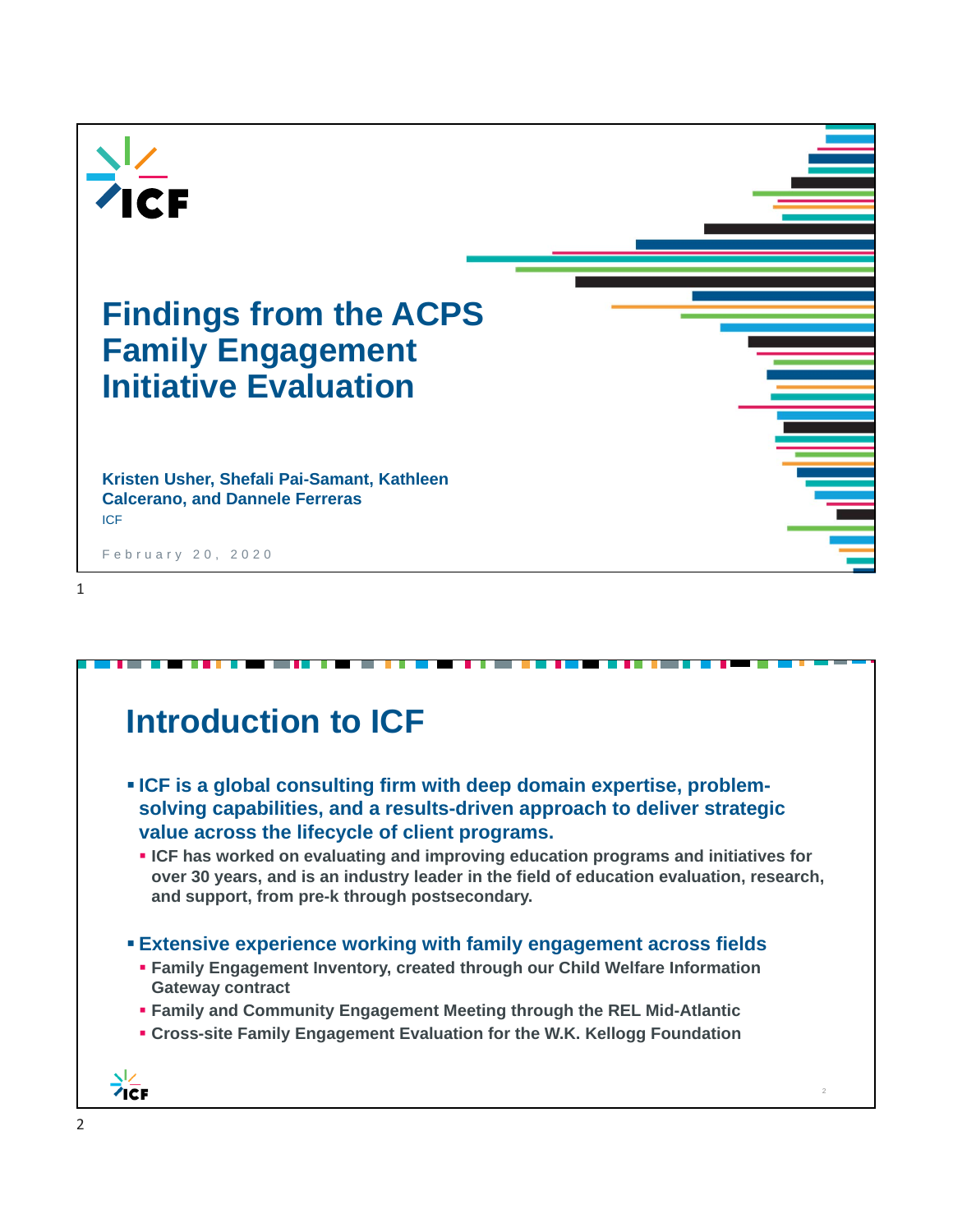

**Guiding Research Questions**

- **To what extent do ACPS schools and Central Office departments foster a welcoming and supportive** *environment* **for families?**
- **To what extent is ACPS developing mutual** *relationships* **with families?**
- **To what extent does ACPS include families in educational** *decisionmaking* **of their children?**
- **To what extent do ACPS'** *communication* **practices meet the needs of families?**

4

• **To what extent do current ACPS family engagement initiatives and**  *activities* **meet the needs of families?**

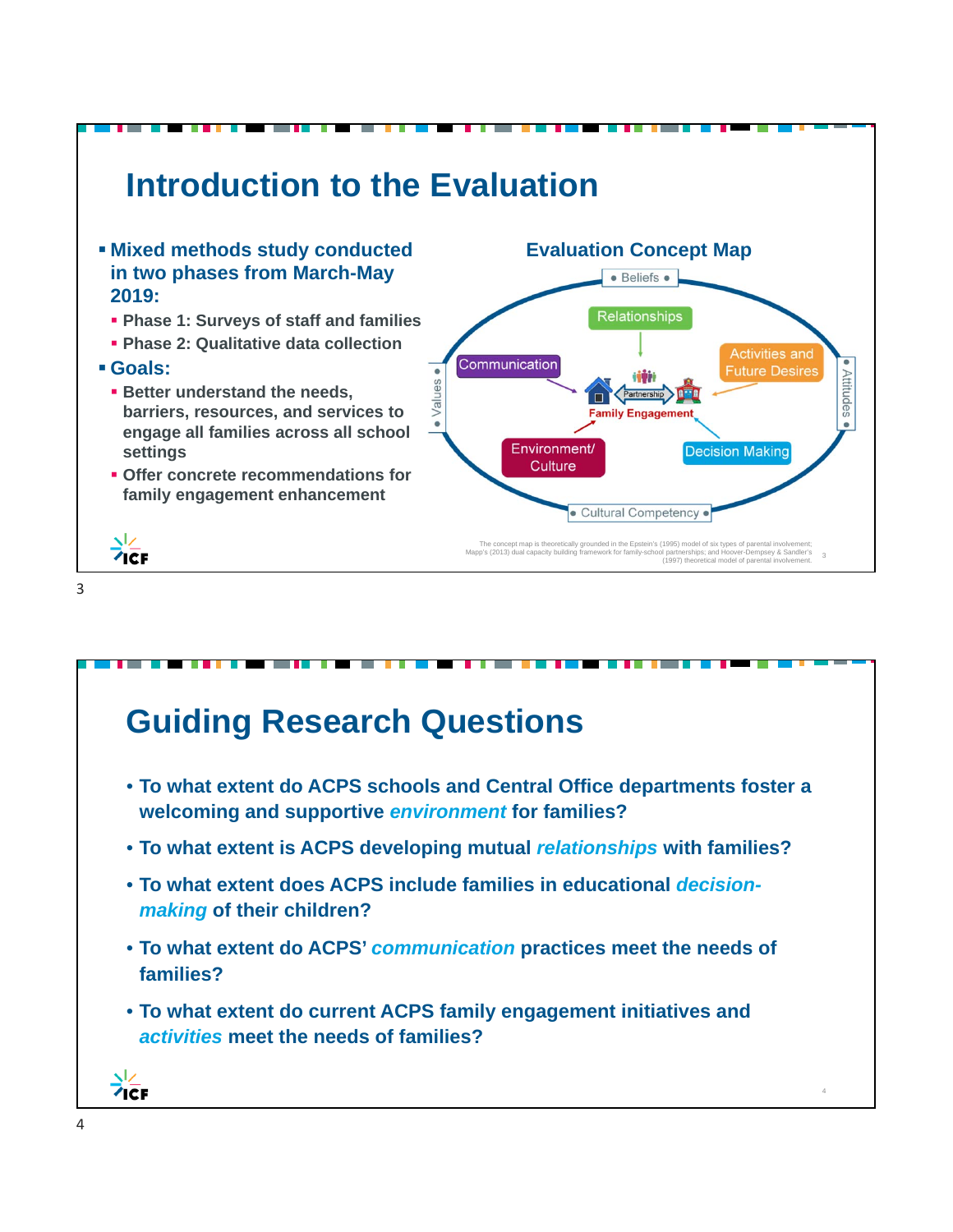

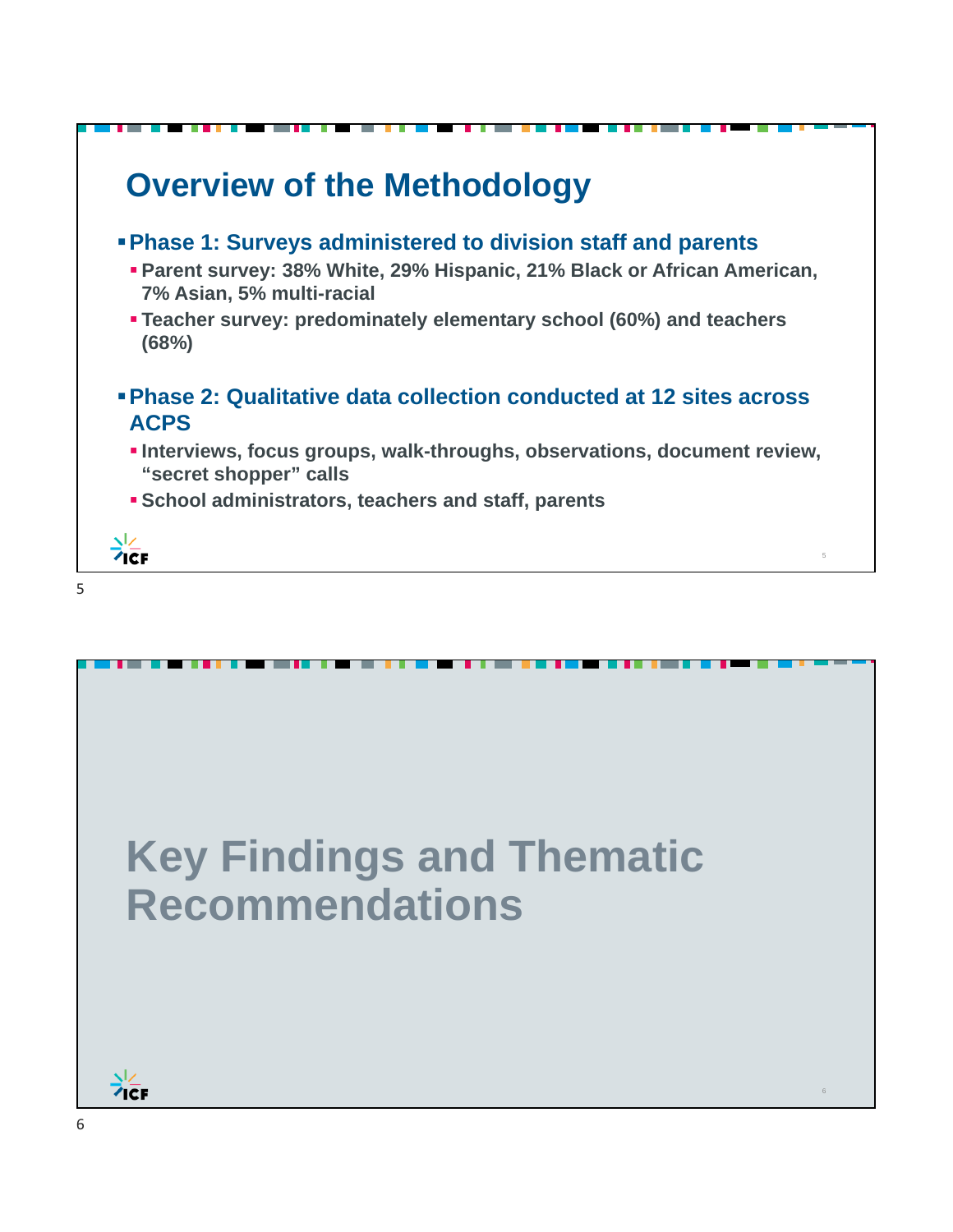

#### **Environment/Culture: Strengths & Barriers Strengths Barriers & Challenges Teachers and Staff Community Barriers**  $\blacksquare$  Positive interactions  $\rightarrow$  positive **Transience** impressions **Gentrification Staff exceed expectations to make** families feel valued **Racial Challenges and Negative Interactions Visual Representation Sense of alienation** • Cleanliness **Implicit bias/negative interactions Art, student work** with staff **Representative photos, images • Overt comments**  $7cF$ 8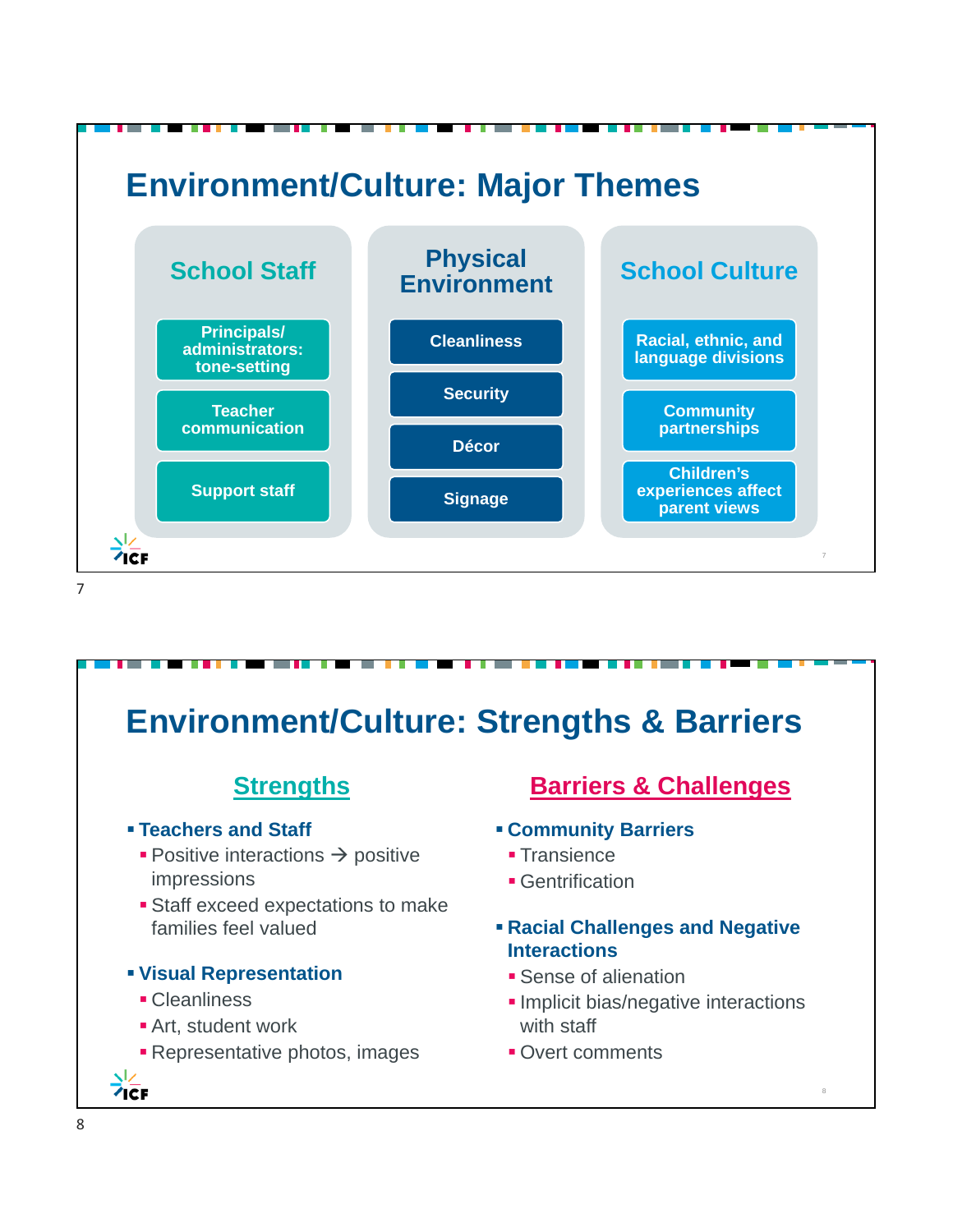

#### **1. Positive interactions with staff**

- **Improve familiarity with language services**
- Additional support/training for front office staff at secondary schools
- **Resources for parents transitioning into secondary** school

#### **2. Support community partnerships**

- **Sustain and expand existing strategic partnerships** (Casa Chirilagua, LINK at Brent Place, Ethiopian and Eritrean Alliance for Education)
- **Explore new partnerships**

#### **3. Physical environment**

**Improve multi-lingual signage** 



**Relationships: Major Themes Two-way Respect for** 



9

ヽレ  $7C$ F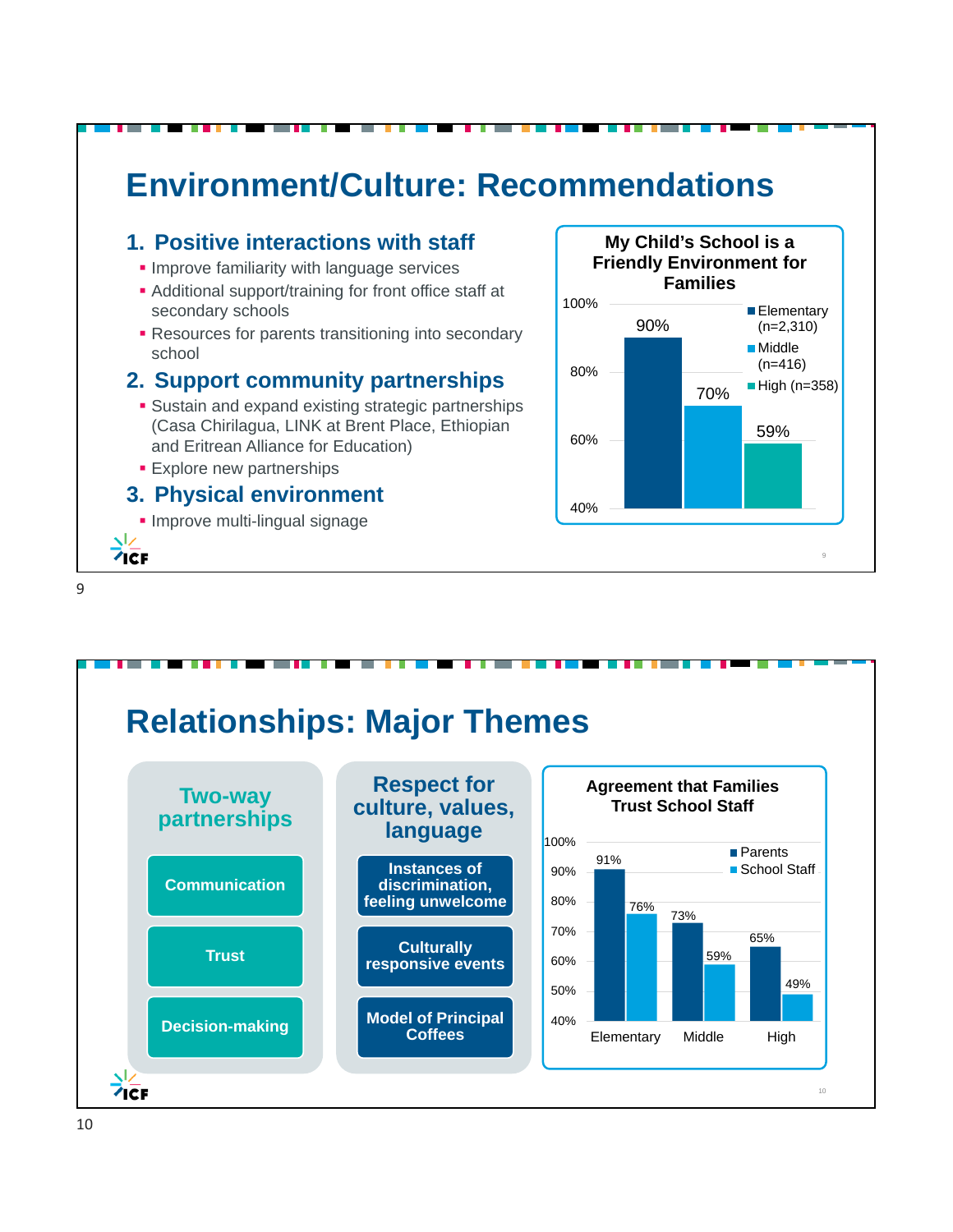

# **Relationships: Recommendations**

#### **Additional events to facilitate relationships**

 Could include expanded length of parentteacher conferences, social events at middle/high schools, Principal Coffees at additional schools, or greater number of events later in the year to foster sustained relationships

#### **Staff and administrator training**

- **Staff:** Cultural sensitivity, welcoming environments
- **Administrators:** Modeling positive schoolfamily relationships and respectful school culture

### **Provision of more staff**

- **Primarily:** 
	- Parent liaisons (school-based and division-wide)
	- Bilingual staff (Arabic, Amharic)
- **Secondary considerations:** 
	- Counselors, psychologists, social workers, nurses
	- Support staff, floaters (middle, high school)

 $7C$ F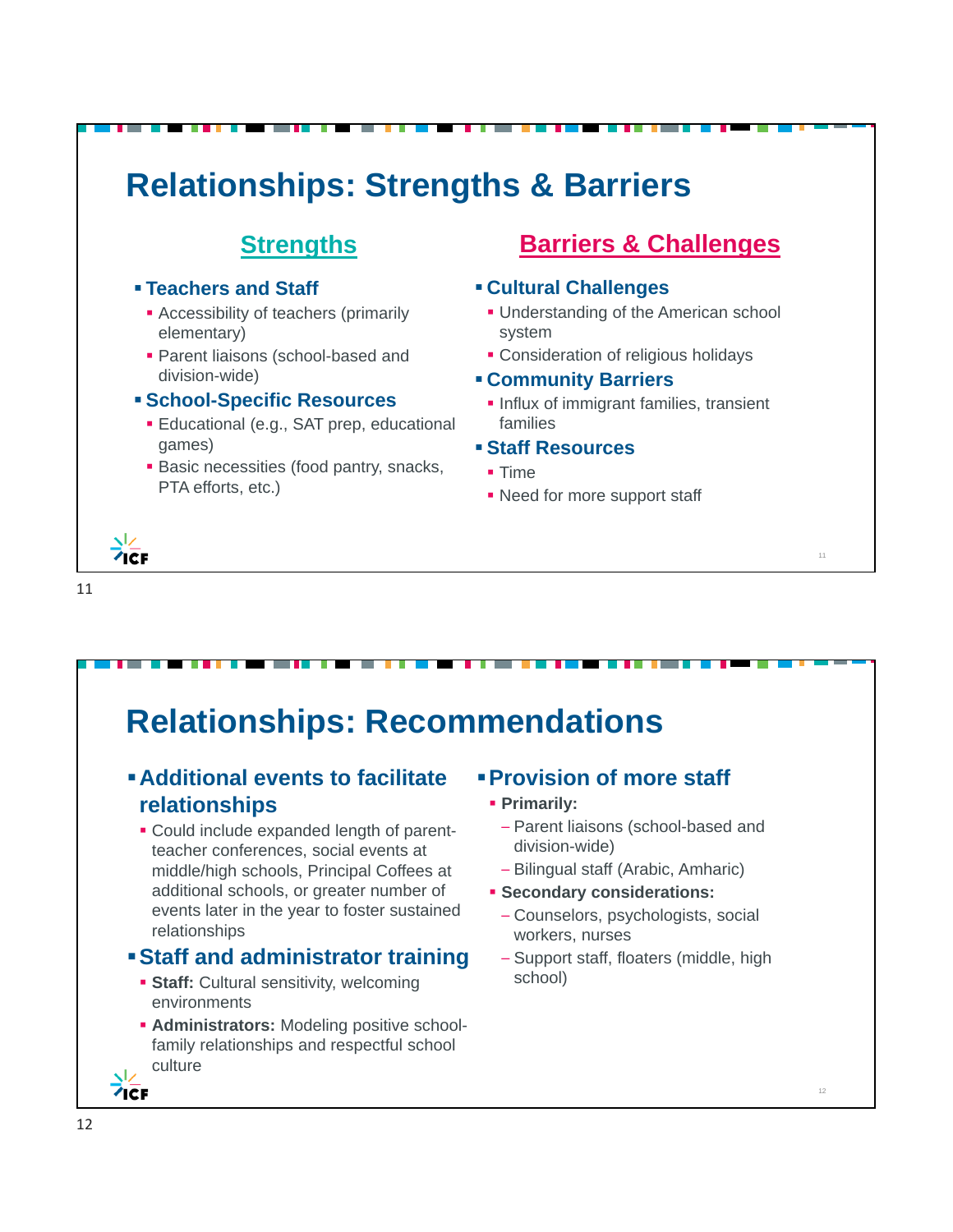

# **Decision-Making: Strengths & Barriers**

## **Strengths**

- **School Type**
	- **Elementary schools**
	- **Title I schools**

#### **Decision-Supporting Events**

 **Elective fairs, science/math/literacy nights, AVID night, etc.**

#### **Supportive PTA**

## $7cF$

### **Barriers & Challenges**

- **Racial/Ethnic/Socio-Economic Representation**
	- **PTAs**
	- **Advisory groups**
- **Individual Needs**
	- **Support individual learning at home**

14

 **More broadly accessible materials**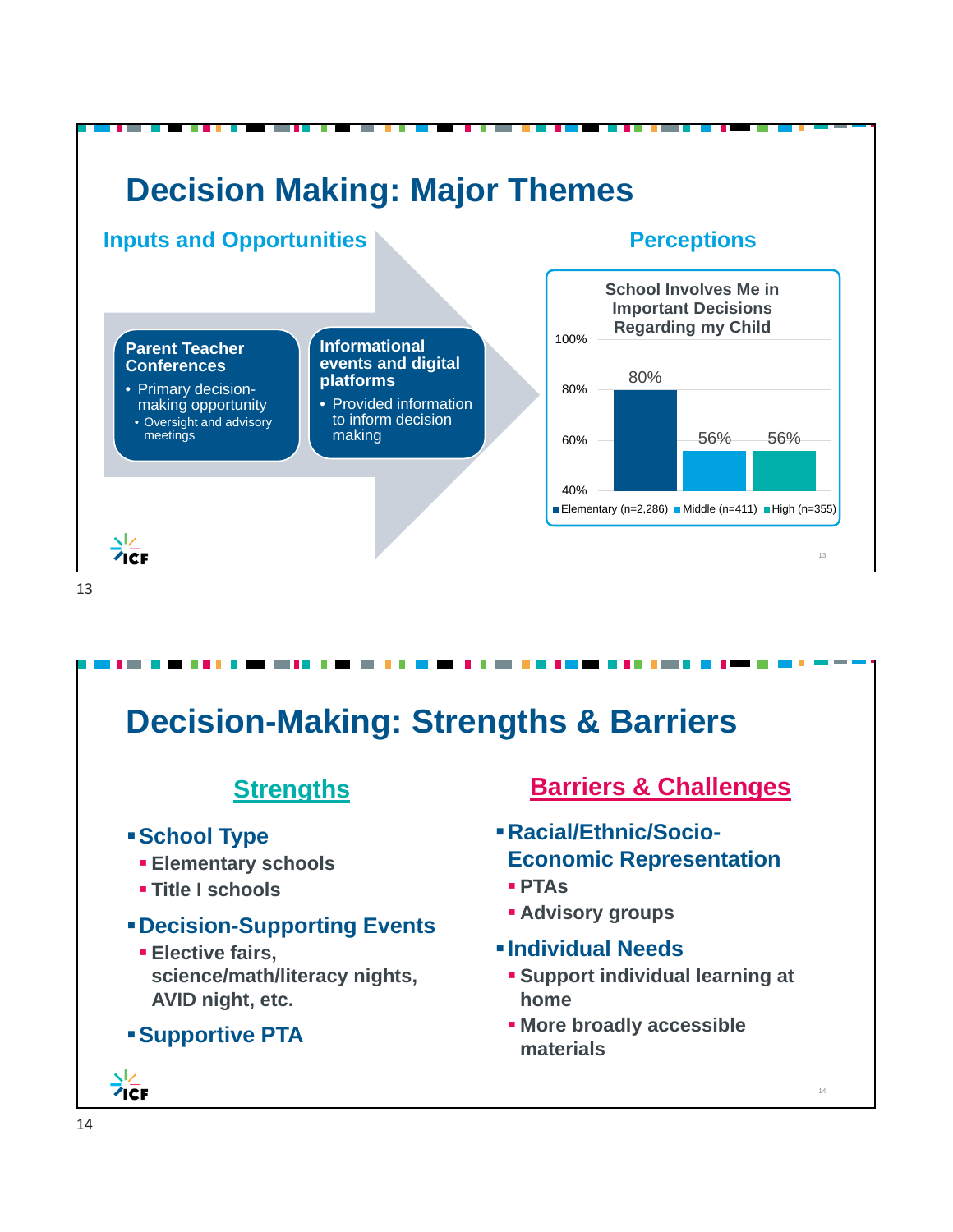

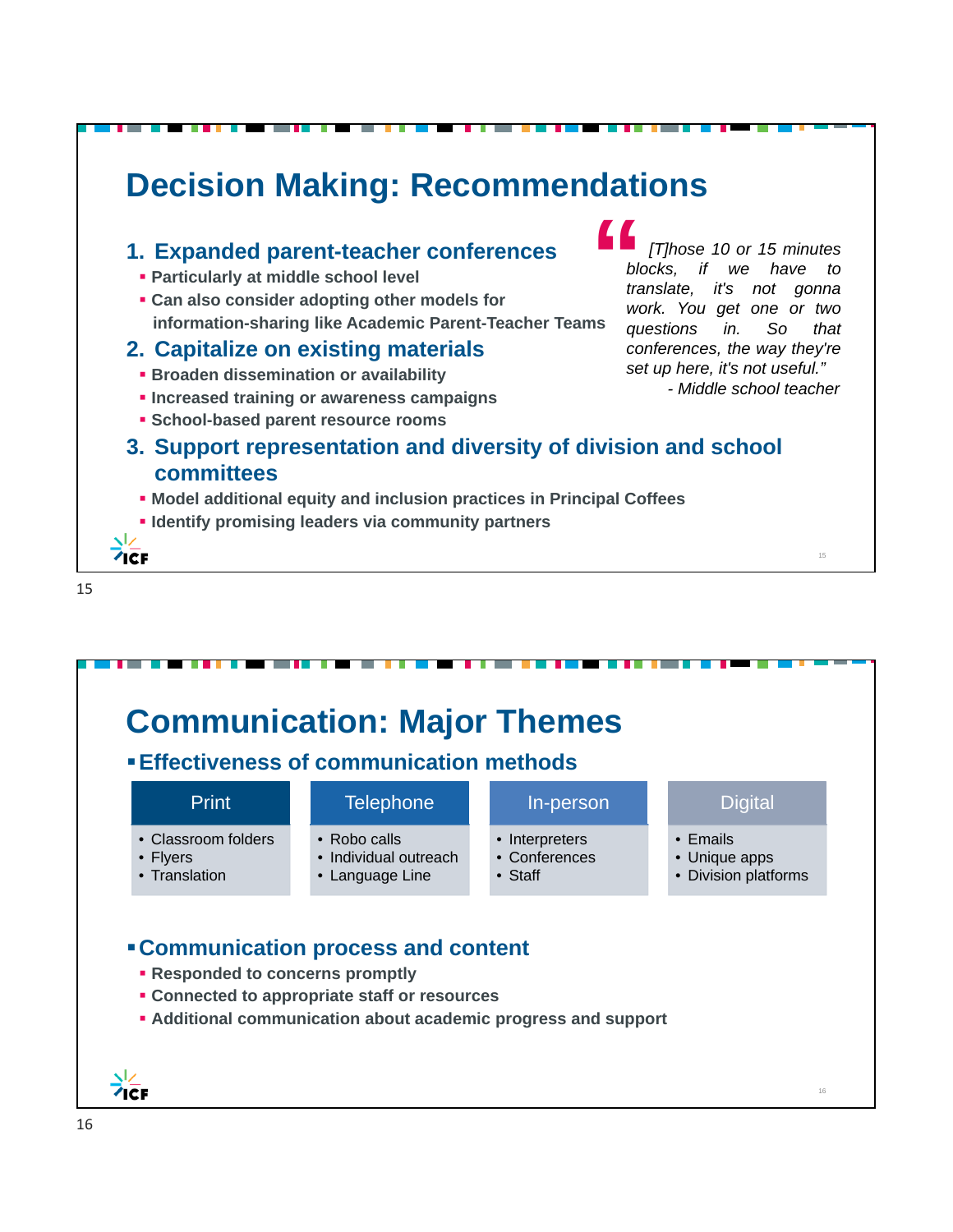#### **Communication: Strengths & Barriers Strengths Barriers & Challenges Teachers and staff Technology access Particularly bilingual staff Language barriers Division-wide resources FACE Center Translation limitations of Interpreters/translators/Language Line tools and resources Elementary school practices Language Line E.g., weekly folders, digital texting- Limitations of PowerSchool and based apps, open door policies, etc. Canvas Technology Internal protocol work-arounds Canvas, PowerSchool, Remind, Dojo Arabic challenges**  $7cF$ 17 17

# **Communication: Recommendations**

#### **1. Extend resource strengths**

- **Additional Language Line training and compliant hardware**
- **Full-time Arabic and Amharic parent liaisons**

### **2. Academic communication**

- **Access to course syllabi**
- **Use of translated report cards**
- **3. Consider digital communication translation guidance for email and support apps**

### "*[P]arents expressed, 'I would like to get a weekly newsletter that talks about the nuances and detailed level of what our kids are learning this week in reading, and how I can help them at home.' And, that's reflecting a valid request, but one that logistically… that's just a challenging demand."*

*- Elementary principal*

18

 $7cF$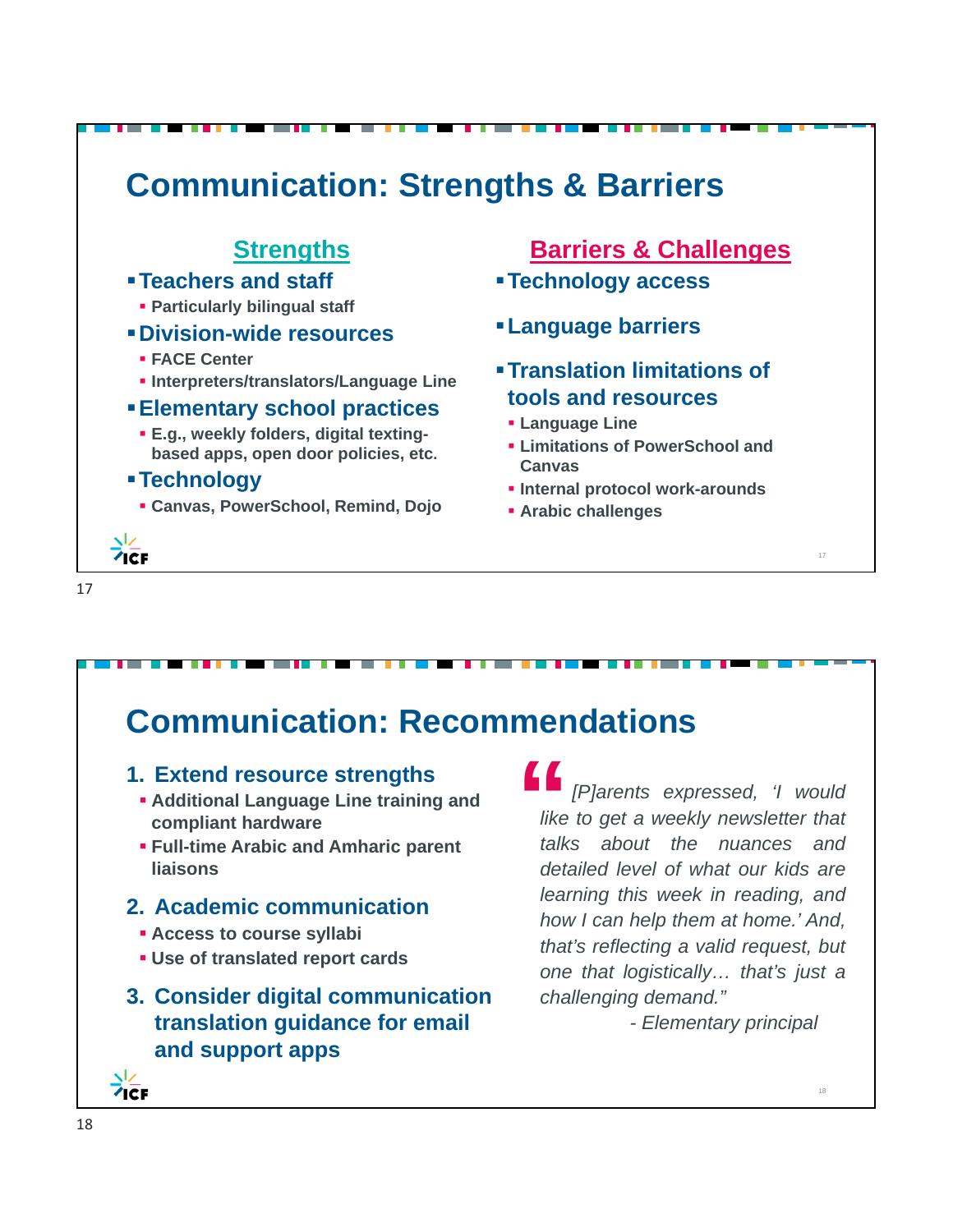

#### 19

## **Activities & Future Desires: Strengths & Barriers Strengths School type Elementary and Title I Schools Available programs Community partnerships Social programs Barriers & Challenges Family work schedules Transportation/proximity Volunteering Processes not well understood Personal logistical barriers**

20

 $7cF$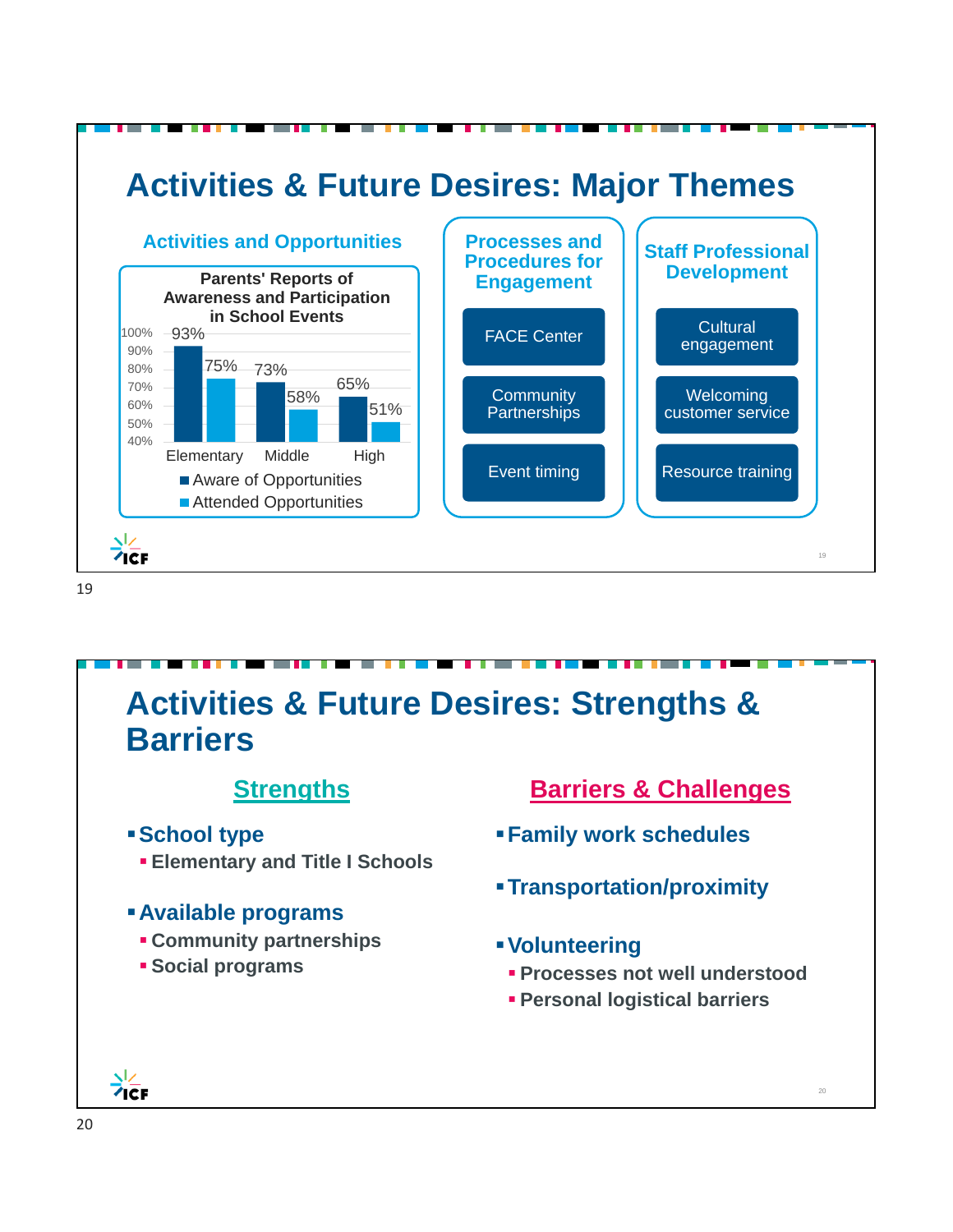

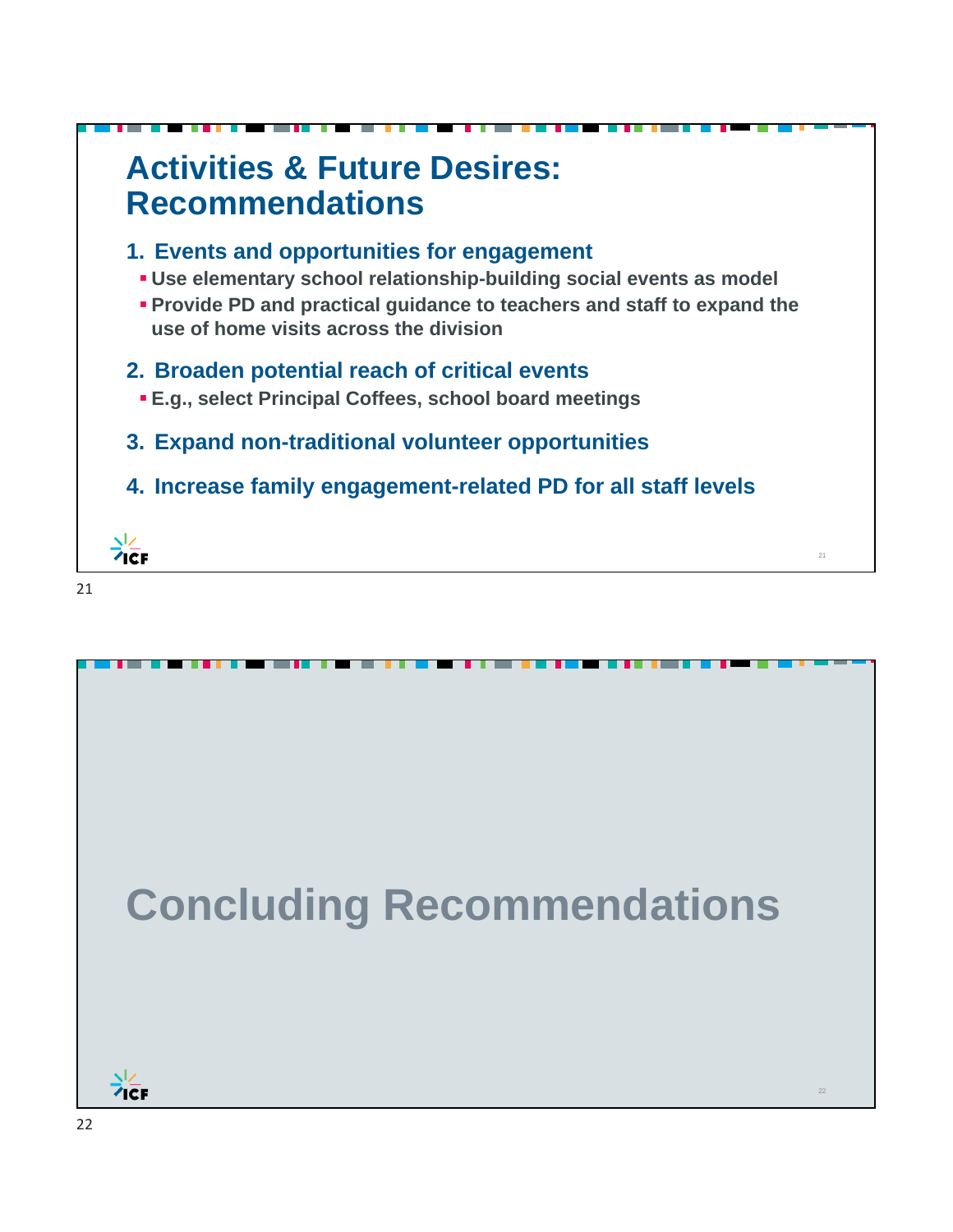